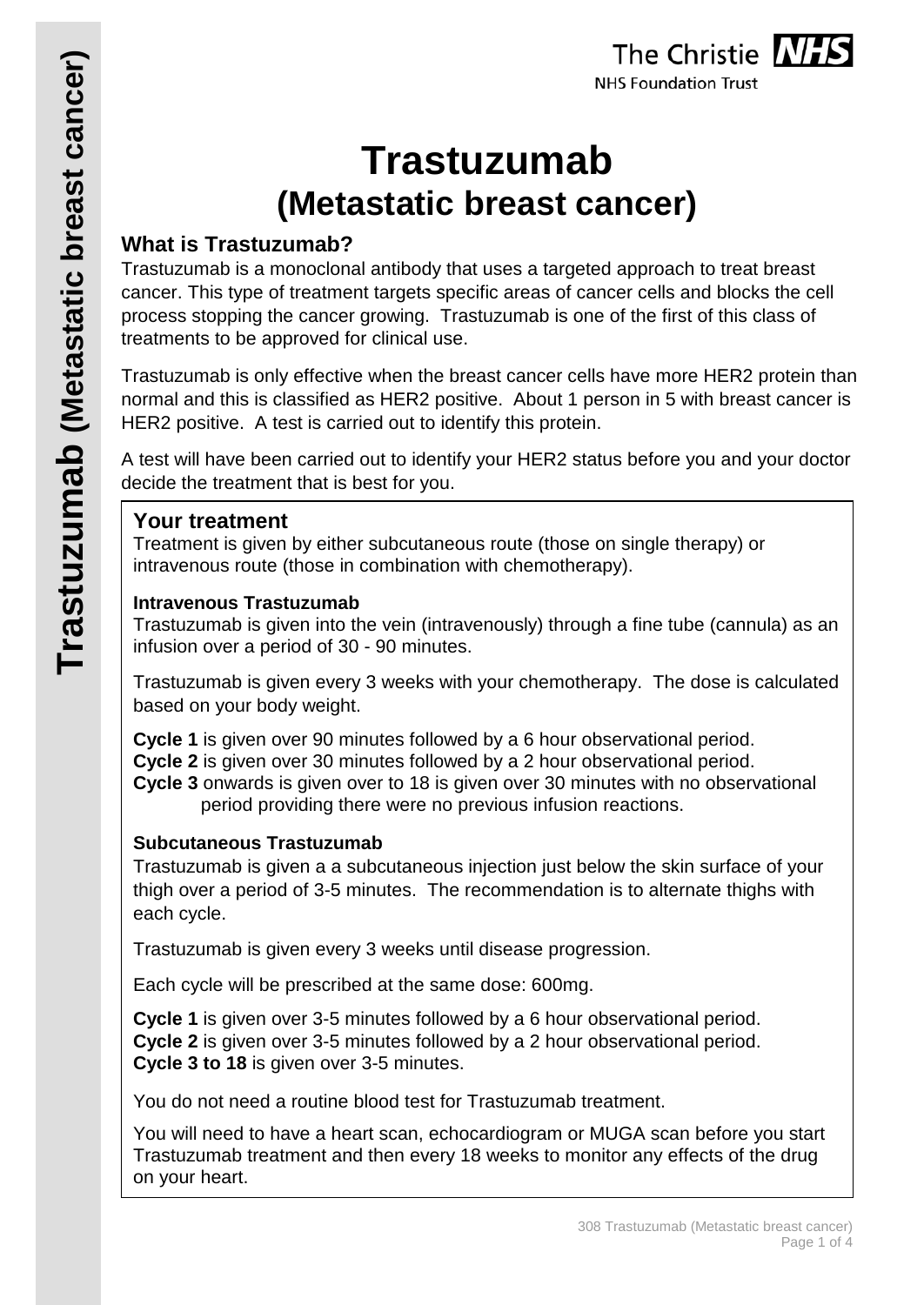This treatment can have serious or possibly life-threatening side effects. It is very important that you report side effects straight away. Don't delay, if you feel unwell, please ring The Christie Hotline on 0161 446 3658. The lines are open 24 hours a day.

# **Possible side effects**

This treatment can cause many different side effects. Some are more likely to occur than others. Everyone is different and not everyone gets all the side effects. Most side effects are usually temporary, but in some rare cases they can be life-threatening. It is important to tell your hospital doctor or nurse about any side effects so they can be monitored and, where possible, treated.

#### **Common side effects (more than 1 in 10)**

#### • **Flu like symptoms**

Occasionally you may experience chills, fever or rhinitis (runny nose) one or two days after treatment. These symptoms can be reduced or controlled by taking medication such as paracetamol. If you are receiving Trastuzumab with chemotherapy, please monitor your temperature and contact the hospital if your temperature is 37.5°C or above, or below 36°C or if you experience any symptoms of an infection.

#### • **Reactions**

Less commonly, people may experience an allergic reaction with the first or second cycle. This may involve a headache, dizziness, rash or breathlessness. If any of these symptoms occur, call your nurse immediately. These symptoms are usually mild and temporary.

#### • **Injection site**

You may experience discomfort, including mild stinging, bruising or redness in the injection area. This is usually mild and temporary.

#### • **Joint and muscle pain**

Aches and pains can be experienced in the joints (arthralgia) and muscles (myalgia) during and post Trastuzumab. The severity of this varies from person to person. It is important to inform the hospital and then appropriate painkillers can be prescribed.

# • **Diarrhoea**

If this becomes a problem while you are having treatment, contact The Christie Hotline for advice. **If you develop severe diarrhoea it is important to contact The Christie straightaway as this may be a sign of a serious infection. Don't delay!**

#### • **Lethargy**

Trastuzumab can have an effect on energy levels and you may experience insomnia. This can be very frustrating and you may benefit from additional support and advice at this time. Complementary therapies may be helpful. Speak to the Trastuzumab team for further information. Gentle exercise such as walking, can be beneficial.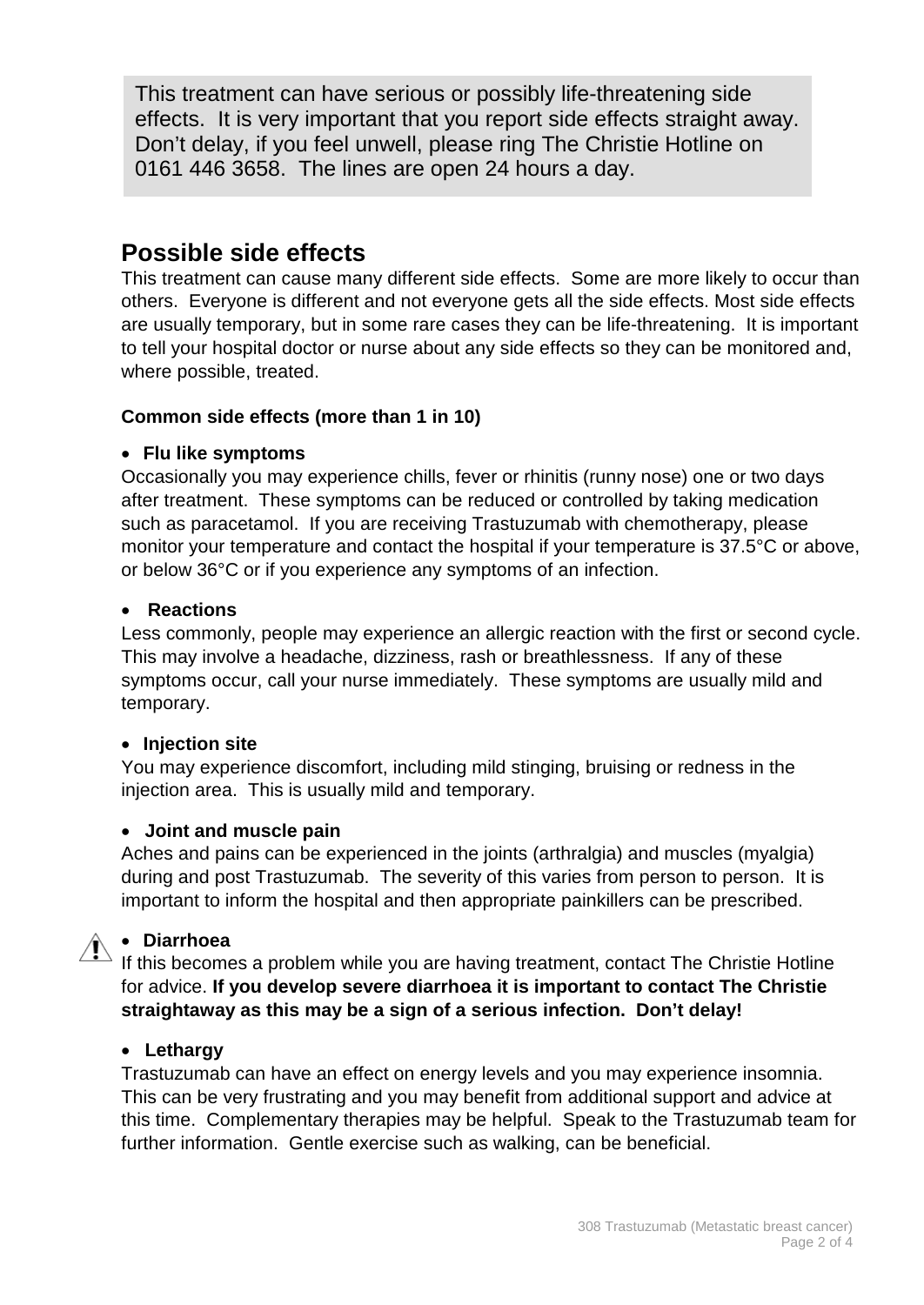#### **Uncommon side effects (less than 1 in 10)**

#### • **Effects on the heart**

Trastuzumab can sometimes affect your heart function. We will assess your heart function by a MUGA scan or echocardiogram before you start your treatment and this will be repeated at 3-6 month intervals. If you experience any unusual shortness of breath, swelling of your ankles, a rapid heartbeat or palpitations, please contact The Christie immediately.

#### • **Pneumonitis (breathlessness)**

Some patients may experience a feeling of breathlessness, or develop a cough. If this happens please tell your doctor or contact The Christie so that investigations and treatment can be undertaken.

# **Late side effects**

Long term possible side effects of treatment with Trastuzumab are not yet completely known. The doctor can discuss any concerns you may have.

# **Contraception**

We recommend that you use a form of contraception to avoid pregnancy throughout your Trastuzumab treatment, and up to 7 months after your last dose of Trastuzumab. If you suspect you may be pregnant please contact the hospital immediately.

# **Contacts**

If you have any general questions or concerns about your treatment, please ring the area where you are having treatment:

- Administration enquiries **0161 918 7606/7610**
- Chemotherapy nurse: **0161 918 7171**
- 
- Breast care nurses **0161 446 3996**

For urgent advice ring The Christie Hotline on **0161 446 3658** (24 hours)

Your consultant is: .....................................................................

Your hospital number is: ...........................................................

Your key worker is: ....................................................................